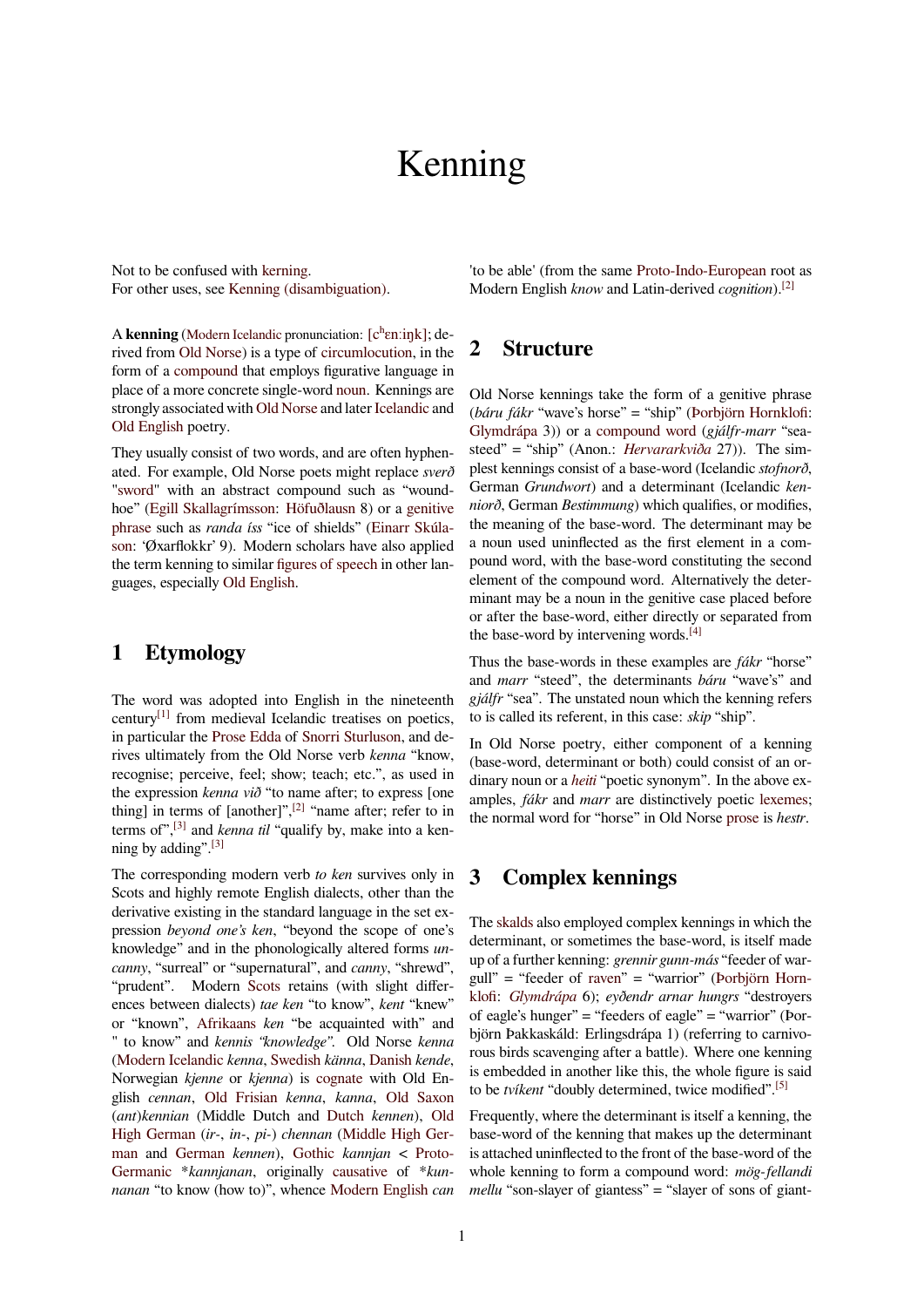ess" = "slayer of giants" = "the god Thor" (Steinunn Refsdóttir: Lausavísa 2).

If the figure comprises more than three elements, it is said to be *rekit* "extended".[5] Kennings of up to seven elementsare recorded in skaldic v[erse.](https://en.wikipedia.org/wiki/Thor)<sup>[6]</sup> [Snorri himself](https://en.wikipedia.org/wiki/Steinunn_Refsd%C3%B3ttir) [chara](https://en.wikipedia.org/wiki/Steinunn_Refsd%C3%B3ttir)c[terises five](https://en.wikipedia.org/wiki/Lausav%C3%ADsa)-element kennings as an acceptable license but cautions against more extreme constructions: *Níunda er þat at reka til h[inn](https://en.wikipedia.org/wiki/Kenning#cite_note-Faulkes_1999.2C_p._5.2F12-5)ar fimtu kenningar, er ór ættum er ef lengra er rekit; en þóttþ[at](https://en.wikipedia.org/wiki/Kenning#cite_note-6) finnisk í fornskálda verka, þá látum vér þat nú ónýtt.* "The ninth [license] is extending a kenning to the fifth determinant, but it is out of proportion if it is extended further. Even if it can be found in the works of ancient poets, we no longer tolerate it."<sup>[7]</sup> The longest kenning found in skaldic poetry occurs in *Hafgerðingadrápa* by Þórðr Sjáreksson and reads *nausta blakks hlé-mána gífrs drífu gim-slöngvir* "fire-brandisher of blizzard of ogress of protection-moon of steed of boat-s[hed](https://en.wikipedia.org/wiki/Kenning#cite_note-7)", which simply means "warrior".

#### **4 Word order and comprehension**

Word order in Old Norse was generally much freer than in Modern English because Old Norse and Old English are synthetic languages, where added prefixes and suffixes to the root word (the core noun, verb, adjective or ad[verb\) carry](https://en.wikipedia.org/wiki/Word_order) grammatical meanings, whereas Middle English and Modern English use word order to [carry gram](https://en.wikipedia.org/wiki/Old_English)ma[tical information, so](https://en.wikipedia.org/wiki/Synthetic_language)-called analytic languages. This freedom is exploited to the full in skaldic verse and taken to extremes far beyond what would be natural in prose. Other words can intervene between a base-word and its genitive determinant, and occa[sionally between th](https://en.wikipedia.org/wiki/Isolating_language)e elements of a compound word (tmesis). Kennings, and even whole clauses, can be interwoven. Ambiguity is usually less than it would be if an English text were subjected to the same contortions, thanks to the more elaborate morphology of Old Norse.

Another factor aiding comprehension is that Old Norse kennings tend to be highly conventional. Most refer to the same small set of topics, and do so using a relatively small [set of traditi](https://en.wikipedia.org/wiki/Morphology_(linguistics))onal metaphors. Thus a leader or important man will be characterised as generous, according to one common convention, and called an "enemy of gold", "attacker of treasure", "destroyer of arm-rings", etc. and a friend of his people. Nevertheless, there are many instances of ambiguity in the corpus, some of which may be intentional,[8] and some evidence that, rather than merely accepting it from expediency, skalds favoured contorted word order for its own sake.[9]

#### **5 Definitions**

Some scholars take the term kenning broadly to include any noun-substitute consisting of two or more elements, including merely descriptive epithets (such as Old Norse *grand viðar* "bane of wood" = "fire" (Snorri Sturluson: Skáldskaparmál 36)),<sup>[10]</sup> while others would restrict it to metaphorical instances (such as Old Norse *sól húsanna* "sun of the houses" = "fire" (Snorri Sturluson: Skáldskaparmál 36)), $^{[11]}$  specifically those where "[t]he base-word [identifies the ref](https://en.wikipedia.org/wiki/Sk%C3%A1ldskaparm%C3%A1l)erent [wit](https://en.wikipedia.org/wiki/Kenning#cite_note-10)h something which it is not, ex[cept in a spec](https://en.wikipedia.org/wiki/Metaphor)ially conceived relation which the poet imagines between it and the sense of the limiting element'" (Brodeur (1[959](https://en.wikipedia.org/wiki/Kenning#cite_note-Heusler_1941.2C_p._137-11)) pp. 248–253). Some even exclude naturalistic metaphors such as Old English *forstes bend* "bond of frost" = "ice" or *winter-ġewǣde* "winter-raiment" = "snow": "A metaphor is a kenning only if it contains an incongruity between the referent and the meaning of the base-word; in the kenning the limiting word is essential to the figure because without it the incongruity would make any identification impossible" (Brodeur (1959) pp. 248– 253). Descriptive epithets are a common literary device in many parts of the world, whereas kennings in this restricted sense are a distinctive feature of Old Norse and, to a lesser extent, Old English poetry.[12]

Snorri's own usage, however, seems to fit the looser sense: "Snorri uses the term "kenning" to refer to a structural device, whereby a person [or](https://en.wikipedia.org/wiki/Kenning#cite_note-12) object is indicated by a periphrastic description containing two or more terms (which can be a noun with one or more dependent genitives or a compound noun or a combination of these two structures)" (Faulkes (1998 a), p. xxxiv). The term is certainly applied to non-metaphorical phrases in Skáldskaparmál: *En sú kenning er áðr var ritat, at kalla Kr[ist konung](https://en.wikipedia.org/wiki/Genitive) manna, þá kenning má eiga hverr konungr.* "And that kenning which was written before, calling Christ the king of men, any king can have that kenning.[13] [Likewi](https://en.wikipedia.org/wiki/Sk%C3%A1ldskaparm%C3%A1l)se in Háttatal: *Þat er kenning at kalla fleinbrak orrostu [...]* "It is a kenning to call battle 'spearcrash'  $[...]$ ".<sup>[5]</sup>

Snorri's expression *kend heiti* "qualified terms" appears to be syno[nym](https://en.wikipedia.org/wiki/Kenning#cite_note-13)ous with *ke[nningar](https://en.wikipedia.org/wiki/H%C3%A1ttatal)*, [14][15] although Brodeur applies this more specifically to those periphrastic epithets whic[h](https://en.wikipedia.org/wiki/Kenning#cite_note-Faulkes_1999.2C_p._5.2F12-5) don't come under his strict definition of kenning.<sup>[16]</sup>

Sverdlov approaches the questi[on](https://en.wikipedia.org/wiki/Kenning#cite_note-14)[f](https://en.wikipedia.org/wiki/Kenning#cite_note-14)[rom](https://en.wikipedia.org/wiki/Kenning#cite_note-15) a morphological standpoint. Noting that the modifying component in Germanic c[omp](https://en.wikipedia.org/wiki/Kenning#cite_note-16)ound words can take the form of a genitive or a bare root, he points to behavioural similarities between genitive determinants and the modifying element in regular Old Norse compound words, such as the fact that neither can be modified by a free-standing (declined) adjective.<sup>[17]</sup> According to this view, all kennings are formally compounds, notwithstanding widespread tmesis.

#### **6 Se[ma](https://en.wikipedia.org/wiki/Kenning#cite_note-17)ntics**

Kennings could be developed into extended, and sometimes vivid, metaphors: *tröddusk törgur fyr [...] hjalta*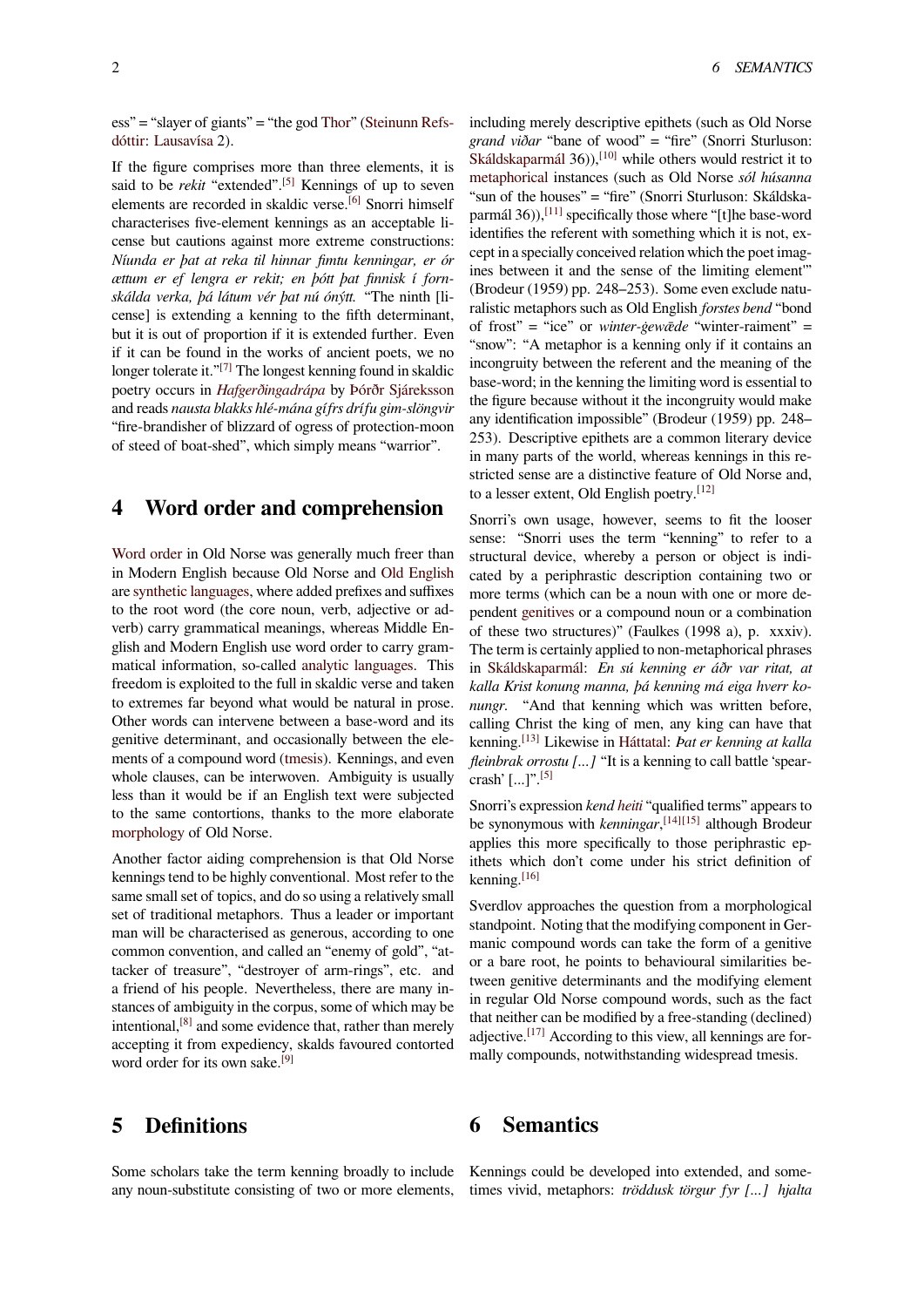*harðfótum* "shields were trodden under the hard feet of the hilt (sword blades)" (Eyvindr Skáldaspillir: Hákonarmál 6); *svarraði sárgymir á sverða nesi* "woundsea (=blood) sprayed on headland of swords (=shield)" (Eyvindr Skáldaspillir: Hákonarmál 7).<sup>[18]</sup> Snorri calls such examples *nýgervingar* and e[xemplifies them in verse](https://en.wikipedia.org/wiki/Eyvindr_Sk%C3%A1ldaspillir) [6 of his Hátt](https://en.wikipedia.org/wiki/H%C3%A1konarm%C3%A1l)atal. The effect here seems to depend on an interplay of more or less naturalistic imagery and jarring artifice. But the skalds weren't averse eit[her](https://en.wikipedia.org/wiki/Kenning#cite_note-18) to arbitrary, purely decorative, use of kennings: "That is, a ruler will be a distributor of gold even when he is fighting a battle and gold will be called the fire of the sea even when it is in the form of a man's arm-ring on his arm. If the man wearing a gold ring is fighting a battle on land the mention of the sea will have no relevance to his situation at all and does not contribute to the picture of the battle being described" (Faulkes (1997), pp. 8–9).

Snorri draws the line at mixed metaphor, which he terms *nykrat* "made monstrous" (Snorri Sturluson: Háttatal 6), and his nephew called the practice *löstr* "a fault" (Óláfr hvítaskáld: Third Grammatical Treatise 80).<sup>[19]</sup> In spite of this, it seems that "many poets did not object to and some must have preferred baroque juxtapositions of unlike kennings and neutral or incongruous verbs in [their](https://en.wikipedia.org/wiki/%C3%93l%C3%A1fr_%C3%9E%C3%B3r%C3%B0arson) [verses" \(F](https://en.wikipedia.org/wiki/%C3%93l%C3%A1fr_%C3%9E%C3%B3r%C3%B0arson)oote & Wilson (1970), p. 332). E[.g.](https://en.wikipedia.org/wiki/Kenning#cite_note-19) *heyr jarl Kvasis dreyra* "listen, earl, to Kvasir's blood (=poetry)" (Einarr skálaglamm: Vellekla 1).

Sometimes there is a kind of redundancy whereby the referent of the whole kenning, or a kenning for it, is embedded: *barmi dólg-svölu* "br[other of](https://en.wikipedia.org/wiki/Kvasir) hostility-swallow" [= "brother of raven"](https://en.wikipedia.org/wiki/Einarr_sk%C3%A1laglamm) = "raven" (Oddr breiðfirðingr: Illugadrápa 1); *blik-meiðendr bauga láðs* "gleam-harmers of the land of rings" = "harmers of gleam of arm" = "harmers of ring" = "leaders, nobles, men of social standing (conceived of as generously destroying gold, i.e. giving it away freely)" (Anon.: Líknarbraut 42).

While some Old Norse kennings are relatively transparent, many depend on a knowledge of specific myths or legends. Thus the sky might be called naturalistically *élker* "squall-vat" (Markús Skeggjason: Eiríksdrápa 3) or described in mythical terms as *Ymis haus* "Ymir's skull" (Arnórr jarlaskáld: Magnúsdrápa 19), referri[ng to t](https://en.wikipedia.org/wiki/Norse_mythology)he idea that the sky was made out of the skull of the primeval giant Ymir. Still others name mythical entities according to certain conventions without referenc[e to a](https://en.wikipedia.org/wiki/Ymir) specific story: *[rimmu Yggr](https://en.wikipedia.org/wiki/Arn%C3%B3rr_jarlask%C3%A1ld)* "Odin of battle" = "warrior" (Arnórr jarlaskáld: Magnúsdrápa 5).

Poets in medieval Iceland even treated Christian themes using the traditional repertoire of kennings complete with allusions to heathe[n myth](https://en.wikipedia.org/wiki/Odin)s and aristocratic epithets for saints: *Þrúðr falda* "goddess of headdresses" = "Saint Catherine" (Kálfr Hallsson: Kátrínardr[ápa 4\).](https://en.wikipedia.org/wiki/Christian)<sup>[4]</sup>

Kennings of the type AB, where B routinely has the characteristic A [and thus this AB](https://en.wikipedia.org/wiki/Norse_mythology) is tautological, tend to mean "like B in that it has the characteristic A", e[.g.](https://en.wikipedia.org/wiki/Kenning#cite_note-skaldic.arts.usyd.edu.au-4) "s[hield-](https://en.wikipedia.org/wiki/Catherine_of_Alexandria)[Njörðr", t](https://en.wikipedia.org/wiki/Catherine_of_Alexandria)autological because the god Njörðr by nature

has his own shield, means "like Njörðr in that he has a shield", i.e. "warrior". A modern English example is "painted Jezebel" as a disapproving expression for a woman too fond of using cosmetics.

Sometimes a name given to one well-known member of a species, is used to mean any member of that species. For exa[mple, Old Norse](https://en.wikipedia.org/wiki/Jezebel#Cultural_symbol) *valr* means "falcon", but Old Norse mythology mentions a horse named Valr, and thus in Old Norse poetry *valr* is sometimes used to mean "horse". A modern example of this is an ad hoc usage by a helicopter ambulance pilot: "the Heathrow of [hang](https://en.wikipedia.org/wiki/Falcon) gliders" for the hills behind Hawes in Yorkshire in England, when he found the air over the emergency site crowded with hanggliders.[20]

## **7 [Elli](https://en.wikipedia.org/wiki/Kenning#cite_note-20)p[sis](https://en.wikipedia.org/wiki/Hawes)**

A term may be omitted from a well-known kenning: *val-teigs Hildr* "hawk-ground's valkyrie/goddess" (Haraldr Harðráði: Lausavísa 19). The full expression implied here is "goddess of gleam/fire/adornment of ground/land/seat/perch of hawk" = "goddess of gleam of arm" = "goddess of gold" = "lady" (cha[racterise](https://en.wikipedia.org/wiki/Valkyrie)d accordi[ng to convention a](https://en.wikipedia.org/wiki/Harald_Hardrada)s wearing golden jewellery, the armkenning being a reference to falconry). The poet relies on listeners' familiarity with such conventions to carry the meaning.[21]

# **8 O[ld](https://en.wikipedia.org/wiki/Kenning#cite_note-21) Norse kenn[ings i](https://en.wikipedia.org/wiki/Falconry)n context**

In the following dróttkvætt stanza, the Norwegian skald Eyvindr skáldaspillir (d. ca 990) compares the greed of King Harald Greycloak (Old Norse: *Haraldr*) to the generosity of his predecessor, Haakon the Good (*Hákon*):

> [Bárum](https://en.wikipedia.org/wiki/Eyvindr_sk%C3%A1ldaspillir), Ullr, of alla, [ímunlauks, á](https://en.wikipedia.org/wiki/Harald_Greycloak) hauka fjöllum Fýrisval[la](https://en.wikipedia.org/wiki/Haakon_the_Good) fræ Hákonar ævi; nú hefr fólkstríðir Fróða fáglýjaðra þýja meldr í móður holdi mellu dolgs of folginn — Eyvindr skáldaspillir, *Lausavísa*, 8

A literal translation reveals several kennings: "**Ullr of the war-leek!** [We ca](https://en.wikipedia.org/wiki/Lausav%C3%ADsa)rried the **seed of Fýrisvellir** on our **hawk-mountains** during all of Haakon's life; now the enemy of the people has hidden the **flour of Fróði's hapless slaves** in the **flesh of the mother of the e[nemy](https://en.wikipedia.org/wiki/Ullr) of the gian[tess.](https://en.wikipedia.org/wiki/Leek)**"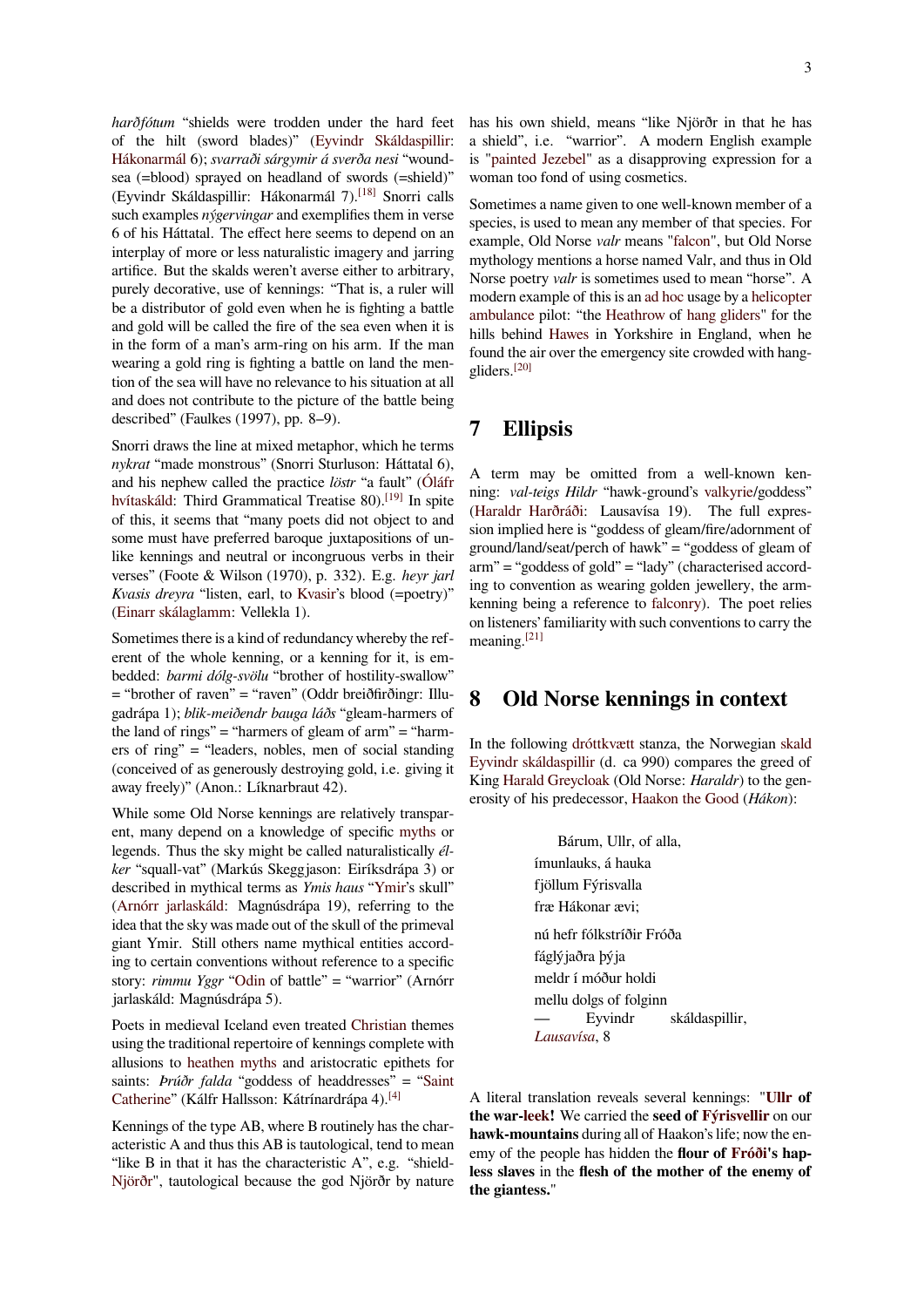This could be paraphrased as "O warrior, we carried gold on our arms during all of King Haakon's life; now the enemy of the people has hidden gold in the earth." The kennings are:

*Ullr ... ímunlauks*, "warrior", from Ullr, the name of a god, and **ímun-laukr**, "sword" (literally "war-leek"). By convention, the name of any god can be associated with another word to produce a kenning for a certain type of man; here "Ullr of the sword" mea[ns "w](https://en.wikipedia.org/wiki/Ullr)arrior." "Warleek" is a kenning for "sword" that likens the shape of the sword to that of a leek. The warrior referred to may be King Harald.

*Hauka fjöllum*, "arms", from *hauka* "hawk" and *fjöll* mountain. This is a reference to the sport of falconry, where a bird of prey is perched on the arm of the falconer. By convention, "hawk" combined with a term for a geographic feature forms a kenning for "arm."

*Fýrisvalla fræ*, "gold", from "Fýrisvellir", the [plains of](https://en.wikipedia.org/wiki/Falconry) the river Fýri, and *fræ*, "seed." This is an allusion to a legend retold in *Skáldskaparmál* and *Hrólfs saga kraka* in which King Hrolf and his men scattered gold on the plains (*vellir*) of the river Fýri south of [Gamla U](https://en.wikipedia.org/wiki/Fyrisvellir)ppsala to delay their pursuers.

*Fróða fáglýjað[ra þýja meldr](https://en.wikipedia.org/wiki/Sk%C3%A1ldskaparm%C3%A1l)*, "flou[r of Fróði's haple](https://en.wikipedia.org/wiki/Hr%C3%B3lfs_saga_kraka)ss slaves", is another kenning for ["gold." It allude](https://en.wikipedia.org/wiki/Gamla_Uppsala)s to the Grottasöngr legend.

*Móður hold mellu dolgs*, "flesh of the mother of the enemy of the giantess." "earth." Here the earth is personified as the goddess Jörð, mother of Thor, enemy of the [Jǫtnar](https://en.wikipedia.org/wiki/Grottas%C3%B6ngr) or "giants".

#### **[9 O](https://en.wikipedia.org/wiki/J%C3%B6tunn)ld Engl[ish](https://en.wikipedia.org/wiki/J%C3%B6r%C3%B0) and ot[her k](https://en.wikipedia.org/wiki/Thor)ennings**

The practice of forming kennings has traditionally been seen as a common Germanic inheritance, but this has been disputed since, among the early Germanic languages, their use is largely restricted to Old Norse and Old English poetry.<sup>[11][22]</sup> A possible early kenning for "gold" (*walha-kurna* "Roman/Gallic grain") is attested in the Proto-Norse runic inscription on the Tjurkö (I)-C bracteate.<sup>[23][24]</sup> Kennings are virtually absent from the surviving corpus of [co](https://en.wikipedia.org/wiki/Kenning#cite_note-Heusler_1941.2C_p._137-11)[nti](https://en.wikipedia.org/wiki/Kenning#cite_note-22)nental West Germanic verse; the Old Saxon Heliand contains only one example: *lîkhamo* ["body-raime](https://en.wikipedia.org/wiki/Proto-Norse_language)nt" = "body" (Heliand [3453 b\),](https://en.wikipedia.org/wiki/Tjurk%C3%B6_bracteates)<sup>[25]</sup> a [compoun](https://en.wikipedia.org/wiki/Tjurk%C3%B6_bracteates)[d w](https://en.wikipedia.org/wiki/Kenning#cite_note-23)[hic](https://en.wikipedia.org/wiki/Kenning#cite_note-24)h, in any case, is normal in West Germanic and North Germanic prose (Old English *līchama*, Old [High Germ](https://en.wikipedia.org/wiki/Old_Saxon)an *[lîcha](https://en.wikipedia.org/wiki/Heliand)mo*, *lîchinamo*, Dutch *lichaam*, Old Icelandic *líkamr*, *líkami*, Old Swedish *līkha[mbe](https://en.wikipedia.org/wiki/Kenning#cite_note-25)r*, Swedish *lekamen*, Danish and Norwegian B[okmål](https://en.wikipedia.org/wiki/West_Germanic_languages) *leg[eme](https://en.wikipedia.org/wiki/West_Germanic_languages)*, Norw[egian Nynorsk](https://en.wikipedia.org/wiki/North_Germanic_languages) *lekam*).

[Old English kenni](https://en.wikipedia.org/wiki/Old_High_German)ngs are all of the si[mple ty](https://en.wikipedia.org/wiki/Dutch_language)pe, pos[sessing just tw](https://en.wikipedia.org/wiki/Old_Norse)o elements, e.g. [for "sea":](https://en.wikipedia.org/wiki/Old_Norse) *seġl-rād* "sail[road" \(B](https://en.wikipedia.org/wiki/Swedish_language)eowulf 14[29 b\),](https://en.wikipedia.org/wiki/Danish_language) *swan-rād* ["swan-road" \(Beo](https://en.wikipedia.org/wiki/Bokm%C3%A5l)wulf 200 a), *[bæð-weġ](https://en.wikipedia.org/wiki/Nynorsk)* "bath-way" (Andreas 513 a), *hron-rād*

"whale-road" (Beowulf 10), *hwæl-weġ* "whale-way" (The Seafarer 63 a). Most Old English examples take the form of compound words in which the first element is uninflected: "heofon-candel" "sky-candle" = "the sun" (Exodus 115 b). Kennings consisting of a genitive ph[rase](https://en.wikipedia.org/wiki/The_Seafarer_(poem)) [occur to](https://en.wikipedia.org/wiki/The_Seafarer_(poem))o, but rarely: *heofones ġim* "sky's jewel" = "the sun" (The Phoenix 183).

Old English poets often place a series of synonyms in apposition, and these may include kennings (loosely or strictly defined) as well as the literal referent: *Hrōðgar maþelode, helm Scyldinga* [...] "Hrothgar, helm (=protector, lord) of the Scyldings, said [...]" (Beowulf 456).

Although the word "kenning" isn't often used for non-Germanic languages, a similar form can be found in Biblical poetry in its use of paral[lelism. So](https://en.wikipedia.org/wiki/Hrothgar)me examples include Genesis 49[:11, in whi](https://en.wikipedia.org/wiki/Scylding)ch "blood of grapes" is used as a kenning for "wine," and Job 15:14 where "born of woman" is a parallel for "man." [26]

#### **10 [Modern u](http://www.mechon-mamre.org/p/pt/pt0149.htm#11)sage**

Figures of speech similar to kennings occur in Modern English (both in literature and in regular speech), and are often found in combination with other poetic devices. For example, the Madness song "The Sun and the Rain" contains the line "standing up in the falling-down", where "the falling-down" refers to rain and is used in juxtaposition to "standing up". Some recent English writers have attempt[ed to use a](https://en.wikipedia.org/wiki/Madness_(band))pprox[imations of kennings in](https://en.wikipedia.org/wiki/The_Sun_and_the_Rain) their work. John Steinbeck used kenning-like figures of speech in his 1950 novella *Burning Bright*, which was adapted into a Broadway play that same year.<sup>[27]</sup> According to Steinbeck biographer Jay Parini, "The experiment is wellintenti[oned, but it rem](https://en.wikipedia.org/wiki/John_Steinbeck)ains idiosyncratic to the point of absurdity. Steinbec[k invented comp](https://en.wikipedia.org/wiki/Burning_Bright)ound phrases (similar to the Old English use of kennings), [suc](https://en.wikipedia.org/wiki/Kenning#cite_note-27)h as 'wife-loss' and 'friend-right' and ['laughter-s](https://en.wikipedia.org/wiki/Jay_Parini)tarving,' that simply seem eccentric."[28]

Kennings remain somewhat common in German (*Drahtesel* "wire-donkey" for bike, *Feuerstuhl* "fire-chair" for motorcycle, a[nd s](https://en.wikipedia.org/wiki/Kenning#cite_note-28)o on).

The poet Seamus Heaney regularly employed kennings in his work; for example, 'bone-house' for ["skeleto](https://en.wikipedia.org/wiki/German_language)n".

#### **11 [See also](https://en.wikipedia.org/wiki/Seamus_Heaney)**

- *•* Elegant variation
- *•* Heiti
- *•* [List of kennings](https://en.wikipedia.org/wiki/Elegant_variation)
- *•* [Meta](https://en.wikipedia.org/wiki/Heiti)lepsis
- *•* [Metonymy](https://en.wikipedia.org/wiki/List_of_kennings)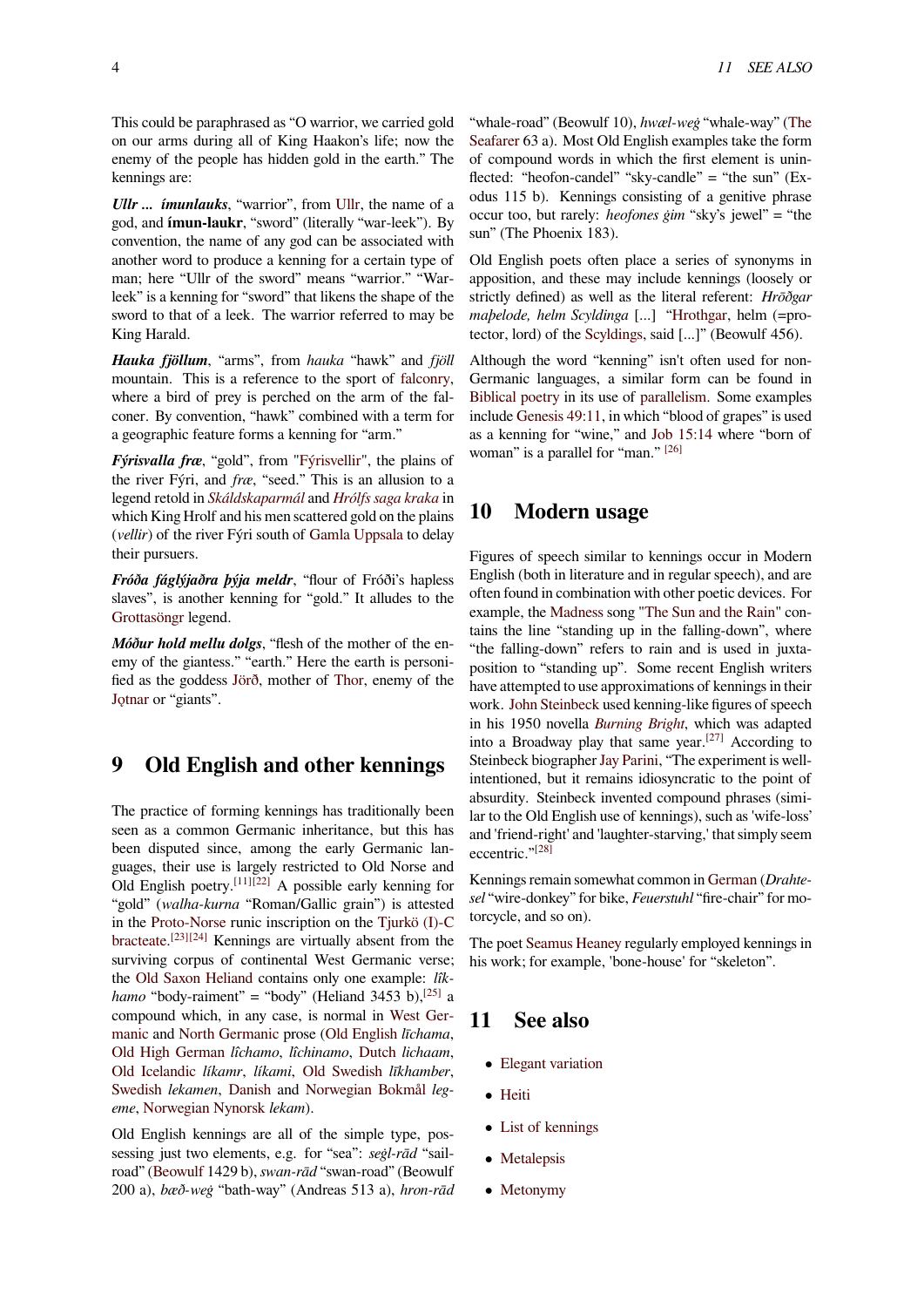- *•* Synecdoche
- *•* Bahuvrihi

#### **12 [Note](https://en.wikipedia.org/wiki/Bahuvrihi)[s](https://en.wikipedia.org/wiki/Synecdoche)**

- [1] The *Oxford English Dictionary* says "late 19th century".
- [2] OED Online
- [3] Faulkes, Anthony (1998 b).
- [4] Verse-forms and Diction of Christian Skaldic Verse.
- [5] Faulkes (1999), p. 5/12.
- [6] [Fjórkennt](http://skaldic.arts.usyd.edu.au/db.php?table=doc&id=303)
- [7] Faulkes 1991, 8:29–31; Faulkes 1987, 172.
- [8] [Faulkes \(1](http://www.hi.is/~eybjorn/ugm/kennings/4kennt.html)997), pp. 11–17,
- [9] Faulkes (1997), p. 15.
- [10] Meissner (1921), p. 2.
- [11] Heusler (1941), p. 137.
- [12] Gardner (1969), pp. 109-110.
- [13] Faulkes (1998 a), p. 78/17, 22.
- [14] Faulkes (1998 a), p. xxxiv.
- [15] Faulkes (1999), p. 5/9.
- [16] Brodeur (1959) pp. 248–253.
- [17] Sverdlov (2006).
- [18] Faulkes (1997), p. 24.
- [19] Faulkes (1997), pp. 24–25.
- [20] the Really (TV channel) television program *Helicopter Heroes*
- [21] Gordon (1956), p. 250.
- [22] [Gar](https://en.wikipedia.org/wiki/Helicopter_Heroes)[dner \(1969\), pp. 109–](https://en.wikipedia.org/wiki/Really_(TV_channel))117.
- [23] Krause (1971), p. 63. Cited by Hultin (1974), p. 864.
- [24] Looijenga (1997), pp. 24, 60, 205; Looijenga (2003), p. 42, 109, 218.
- [25] Gardner (1969), pp. 110–111.
- [26] Alter, Robert (2011). *The Art of Biblical Poetry* (New and revised ed.). New York: Basic Books. p. 16. ISBN 978- 0-465-02256-4. Retrieved 12 October 2016.
- [27] "Internet Broadway D[atabase, "Burning Bright"](https://books.google.com/books?id=MjsAfGYEOBoC)".
- [28] Parini, Jay (1995). *John Steinbeck: A Biogr[aphy](https://en.wikipedia.org/wiki/International_Standard_Book_Number)*. [New](https://en.wikipedia.org/wiki/Special:BookSources/978-0-465-02256-4) [York: Henry Ho](https://en.wikipedia.org/wiki/Special:BookSources/978-0-465-02256-4)lt & Co. p. 343. ISBN 0805016732.

#### **13 References**

- *•* Brodeur, Arthur Gilchrist (1952). *The Meaning of Snorri's Categories*. University of California Publications in Modern Philology 36.
- *•* [Brodeur, Arthur Gilchrist](https://en.wikipedia.org/wiki/Arthur_Gilchrist_Brodeur) (1959). *The Art of Beowulf*. University of California Press.
- *•* Faulkes, Anthony (1997). "Poetic Inspiration in Old Norse and Old English Poetry." Dorothea Coke Memorial Lecture in Northern Studies delivered at University College London 28 November 1997. Viking Society for Northern [Research.](http://vsnrweb-publications.org.uk/Faulkes.pdf)
- *•* [Faulkes, Anthony \(1998 a\). "E](http://vsnrweb-publications.org.uk/Faulkes.pdf)dda: Skáldskaparmál: 1. Introduction, Text and Notes." Viking [Society for Northern Research.](https://en.wikipedia.org/wiki/Viking_Society_for_Northern_Research)
- *•* Faulkes, Anthony (1998 b). "Edda: Skáldskaparmál: 2. Glossary and Index of Names." Viking Society for Northern Research.
- *•* Foote, Peter & Wilson, D. M. (1970). *The Viking Achievement*. Book Club Associates. London.
- *•* Gardner, Thomas (1969). 'The Old English ken[ning: A char](https://en.wikipedia.org/wiki/Peter_Foote)act[eristic feature o](https://en.wikipedia.org/wiki/David_M._Wilson)f Germanic poetical diction?' *Modern Philology* 67:2, pp. 109–117.
- *•* Gordon, E.V. (1956). *An Introduction to Old Norse*. 2nd ed. revised by A. R. Taylor. Oxford.
- *•* Heusler, Andreas (1941). *Die altgermanische Dichtung*[. 2nd ed.](https://en.wikipedia.org/wiki/E._V._Gordon) Potsda[m.](https://en.wikipedia.org/wiki/An_Introduction_to_Old_Norse)
- *•* Hultin, Neil (1974). 'Some homonyms in the Old Norse Atlakviða'. MLN 89:5, German Issue.
- *•* Krause, Wolfgang (1971). *Die Sprache der urnordischen Runeninschriften*. Carl Winter Verlag. Heidelberg.
- *•* [Kuhn, Hans \(1893\)](https://en.wikipedia.org/wiki/Wolfgang_Krause). 'The rímur-poet and his audience'. *Saga-Book* 23:6.
- *•* Looijenga, Jantina Helena (1997). "Runes around the North Sea and on the Continent AD150-700: Texts and Contexts." University of Groningen dissertation.
- *•* [Looijenga, Tineke \(2003\).](http://dissertations.ub.rug.nl/faculties/arts/1997/j.h.looijenga/) *Texts & [Contexts of the](http://dissertations.ub.rug.nl/faculties/arts/1997/j.h.looijenga/) [Oldest Runic Inscrip](http://dissertations.ub.rug.nl/faculties/arts/1997/j.h.looijenga/)tions*. Leiden: Koninklijke Brill NV. ISBN 90-04-12396-2.
- *•* Meissner, Rudolph (1921). *[Die Kenningar der](https://books.google.com/books?id=-edm1fMPbXwC&printsec=frontcover#v=onepage&q=&f=false) [Skalden: Ein Beitrag zur s](https://books.google.com/books?id=-edm1fMPbXwC&printsec=frontcover#v=onepage&q=&f=false)kaldischen Poetik*. Leipzig.
- *•* Sver[dlov,](https://en.wikipedia.org/wiki/International_Standard_Book_Number) [Ilya V. \(2006\).](https://en.wikipedia.org/wiki/Special:BookSources/90-04-12396-2) "Kenning Morphology: Towards a Formal Definition of the Skaldic Kenning, or Kennings and Adjectives." 13th International Saga Conference: Durham and York.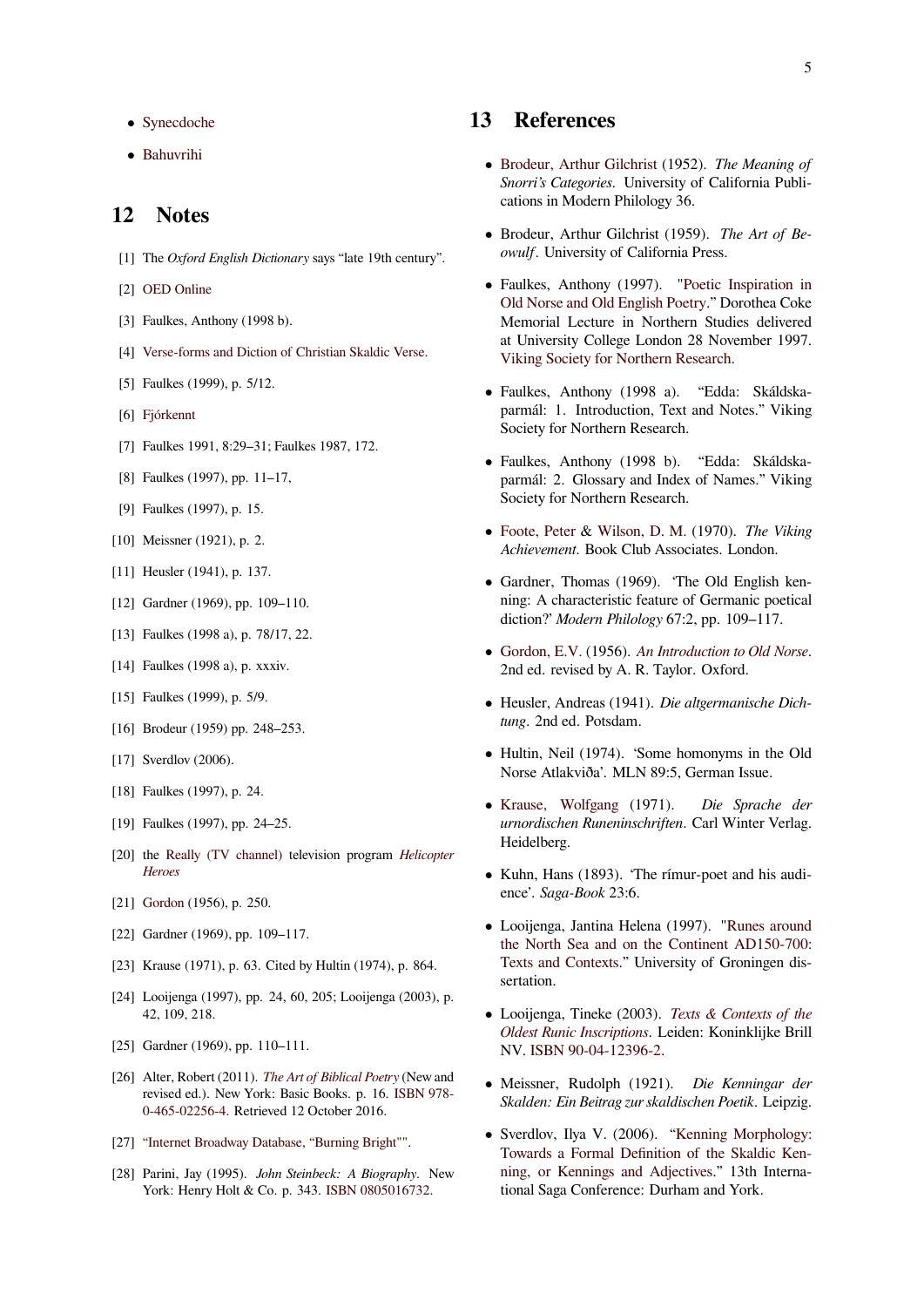# **14 External links**

- *•* Skaldic Project Index of Kennings
- *•* Jörmungrund: Lexicon of Kennings The Domain of Battle
- *•* [Septentrionalia: The Medieval North](http://skaldic.arts.usyd.edu.au/db.php?table=kenning) (Lexica poet[ica\)](http://www.hi.is/~eybjorn/ugm/kennings/kennings.html)